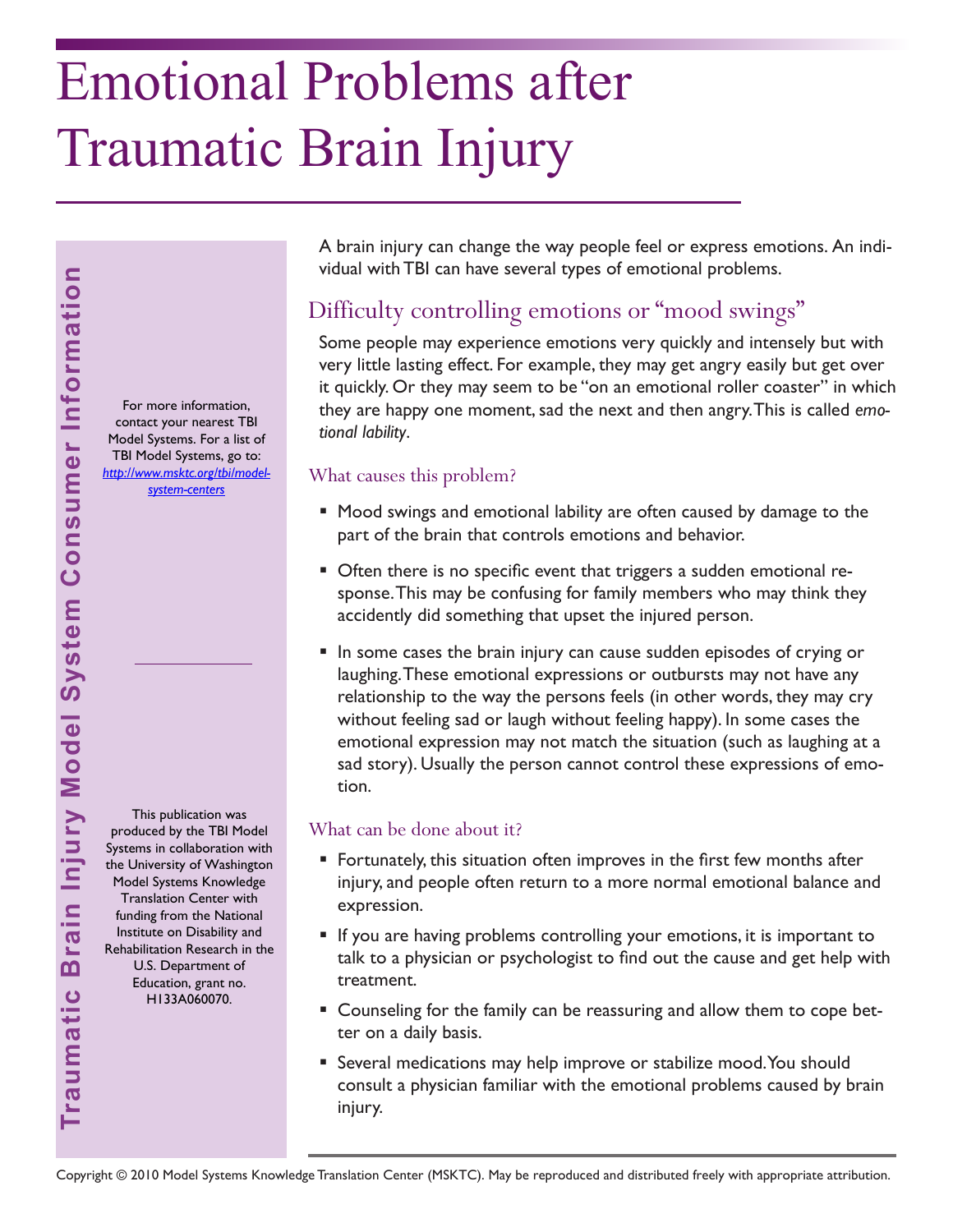#### **What family members and others can do:**

- Remain calm if an emotional outburst occurs, and avoid reacting emotionally yourself.
- **Take the person to a quiet area to help him or** her calm down and regain control.
- **Acknowledge feelings and give the person a** chance to talk about feelings.
- **Provide feedback gently and supportively after** the person gains control.
- Gently redirect attention to a different topic or activity.

#### Anxiety

Anxiety is a feeling of fear or nervousness that is out of proportion to the situation. People with brain injury may feel anxious without exactly knowing why. Or they may worry and become anxious about making too many mistakes, or "failing" at a task, or if they feel they are being criticized. Many situations can be harder to handle after brain injury and cause anxiety, such as being in crowds, being rushed, or adjusting to sudden changes in plan.

**Example 12**<br> **Emotional Problems After Traumation**<br> **Examplemental Properties**<br> **Examplemental Properties**<br> **Examplemental Properties**<br> **Examplemental Properties**<br> **Examplemental Properties**<br> **Examplemental Properties**<br> Some people may have sudden onset of anxiety that can be overwhelming ("panic attacks"). Anxiety may be related to a very stressful situation—sometimes the situation that caused the injury—that gets "replayed" in the person's mind over and over and interferes with sleep ("post traumatic stress disorder"). Since each form of anxiety calls for a different treatment, anxiety should always be diagnosed by a mental health professional or physician.

#### What causes anxiety after TBI?

- **Difficulty reasoning and concentrating can** make it hard for the person with TBI to solve problems. This can make the person feel overwhelmed, especially if he or she is being asked to make decisions.
- **Anxiety often happens when there are too** many demands on the injured person, such as returning to employment too soon after injury. Time pressure can also heighten anxiety.

 Situations that require a lot of attention and information-processing can make people with TBI anxious. Examples of such situations might be crowded environments, heavy traffic or noisy children.

#### What can be done about anxiety?

- **Try to reduce the environmental demands** and unnecessary stresses that may be causing anxiety.
- **Provide reassurance to help calm the person** and allow them to reduce their feelings of anxiety when they occur.
- Add structured activities into the daily routine, such as exercising, volunteering, church activities or self-help groups.
- **Anxiety can be helped by certain medications,** by psychotherapy (counseling) from a mental health professional who is familiar with TBI, or a combination of medications and counseling.

### Depression

Feeling sad is a normal response to the losses and changes a person faces after TBI. Feelings of sadness, frustration and loss are common after brain injury. These feelings often appear during the later stages of recovery, after the individual has become more aware of the long-term situation. If these feelings become overwhelming or interfere with recovery, the person may be suffering from depression.

Symptoms of depression include feeling sad or worthless, changes in sleep or appetite, difficulty concentrating, withdrawing from others, loss of interest or pleasure in life, lethargy (feeling tired and sluggish), or thoughts of death or suicide.

Because signs of depression are also symptoms of a brain injury itself, having these symptoms doesn't necessarily mean the injured person is depressed. The problems are more likely to mean depression if they show up a few months after the injury rather than soon after it.

#### What causes depression?

**•** Depression can arise as the person struggles to adjust to temporary or lasting disability and loss or to changes in one's roles in the family and society caused by the brain injury.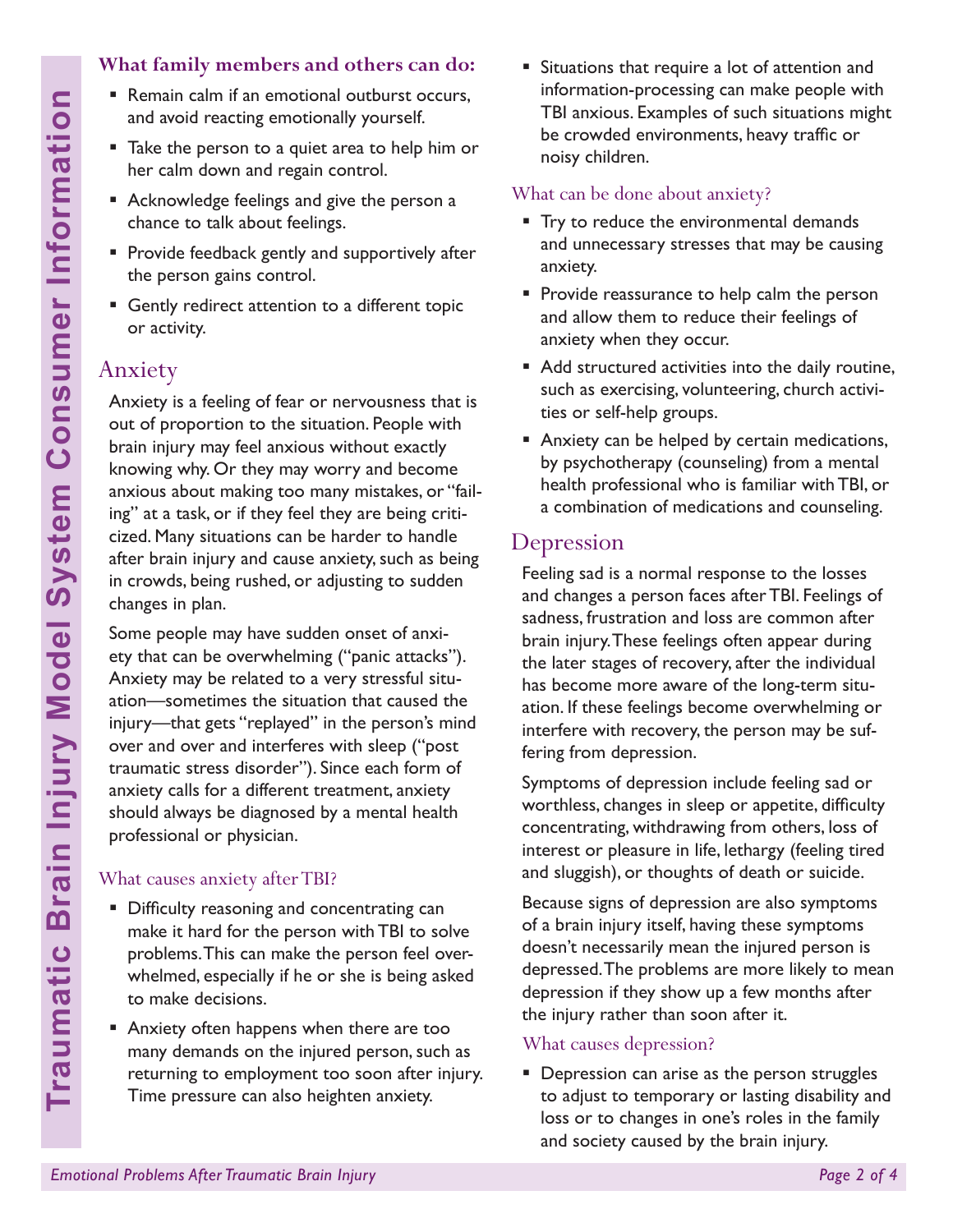**Depression may also occur if the injury has** affected areas of the brain that control emotions. Both biochemical and physical changes in the brain can cause depression.

#### What can be done about depression?

- Anti-depressant medications, psychotherapy (counseling) from a mental health professional who is familiar with TBI, or a combination of the two, can help most people who have depression.
- Aerobic exercise and structured activities during each day can sometimes help reduce depression.
- **Depression is not a sign of weakness, and it is** not anyone's fault. Depression is an illness. A person cannot get over depression by simply wishing it away, using more willpower or "toughening up."
- $\blacksquare$  It is best to get treatment early to prevent needless suffering. Don't wait.

## Temper outbursts and irritability

**Emotional Problems After Traumation**<br> **Emotional Propression**<br> **Emotional Propression**<br> **Emotional Propression**<br> **Consumer After Example 10 model and heat health consumers of the two, can help most people depression.**<br> **P** Family members of individuals with TBI often describe the injured person as having a "short fuse," "flying off the handle" easily, being irritable or having a quick temper. Studies show that up to 71% of people with TBI are frequently irritable. The injured person may yell, use bad language, throw objects, slam fists into things, slam doors, or threaten or hurt family members or others.

## What causes this problem?

Temper outbursts after TBI are likely caused by several factors, including:

- $\blacksquare$  Injury to the parts of the brain that control emotional expression.
- **Frustration and dissatisfaction with the chang**es in life brought on by the injury, such as loss of one's job and independence.
- **Feeling isolated, depressed or misunderstood.**
- Difficulty concentrating, remembering, expressing oneself or following conversations, all of which can lead to frustration.
- **Tiring easily.**
- Pain.

## What can be done about temper problems?

- Reducing stress and decreasing irritating situations can remove some of the triggers for temper outbursts and irritability.
- **People with brain injury can learn some basic** anger management skills such as self-calming strategies, relaxation and better communication methods. A psychologist or other mental health professional familiar with TBI can help.
- **Certain medications can be prescribed to help** control temper outbursts.

#### **Family members can help by changing the way they react to the temper outbursts:**

- **Understand that being irritable and getting** angry easily is due to the brain injury. Try not to take it personally.
- Do not try to argue with the injured person during an outburst. Instead, let him or her cool down for a few minutes first.
- Do not try to calm the person down by giving in to his or her demands.
- Set some rules for communication. Let the injured person know that it is not acceptable to yell at, threaten or hurt others. Refuse to talk to the injured person when he or she is yelling or throwing a temper tantrum.
- After the outburst is over, talk about what might have led to the outburst. Encourage the injured person to discuss the problem in a calm way. Suggest other outlets, such as leaving the room and taking a walk (after letting others know when he/she will return) when the person feels anger coming on.

## Questions to ask your physician or treatment provider to better understand your problem

If you or your family members are experiencing anxiety, feelings of sadness or depression, irritability or mood swings, consider asking your doctor:

- **Would psychological counseling be helpful?**
- Would an evaluation by a psychiatrist be helpful?